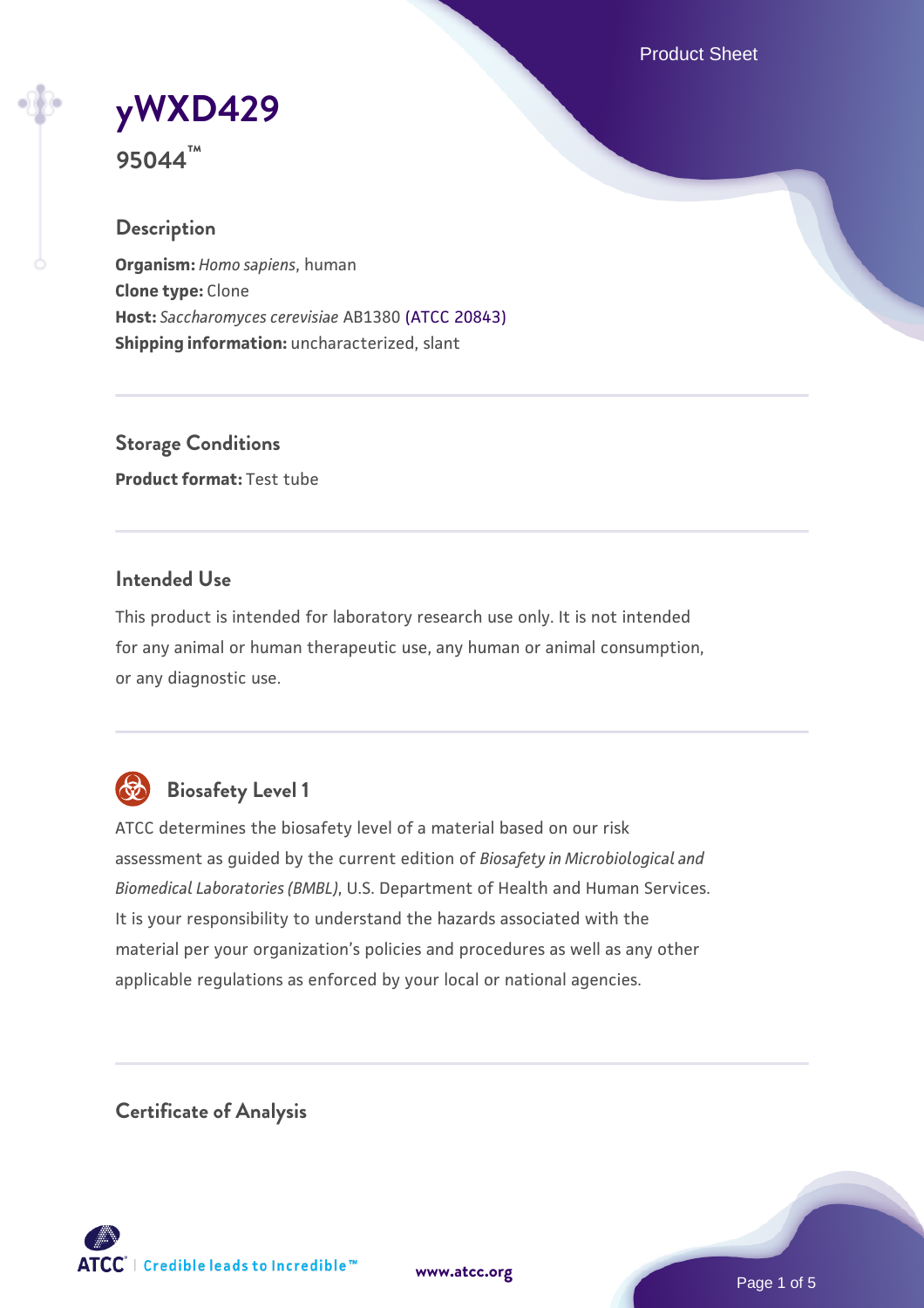

For batch-specific test results, refer to the applicable certificate of analysis that can be found at www.atcc.org.

#### **Insert Information**

**Type of DNA:** genomic **Genome:** Homo sapiens **Chromosome:** X X q24-q28 **Gene name:** DNA Segment, single copy **Gene product:** DNA Segment, single copy [DXS2027] **Gene symbol:** DXS2027 **Contains complete coding sequence:** Unknown **Insert end: Tagl** 

#### **Vector Information**

**Construct size (kb):** 150.0 **Intact vector size:** 11.700 **Vector name:** pYAC-RC **Type of vector:** YAC **Construction:** pYAC3, polylinker **Host range:** *Saccharomyces cerevisiae*; *Escherichia coli* **Centromere:** CEN4 **Cloning sites:** NotI; SacII; SalI; mLuI; ClaI; SnaBI; SmaI **Markers:** SUP4; HIS3; ampR; URA3; TRP1 Polylinker sites: Notl; SacII; SalI; mLuI; ClaI; SnaBI; SmaI **Promoters:** none **Replicon:** pMB1; ARS1

## **Growth Conditions**

**Medium:** 



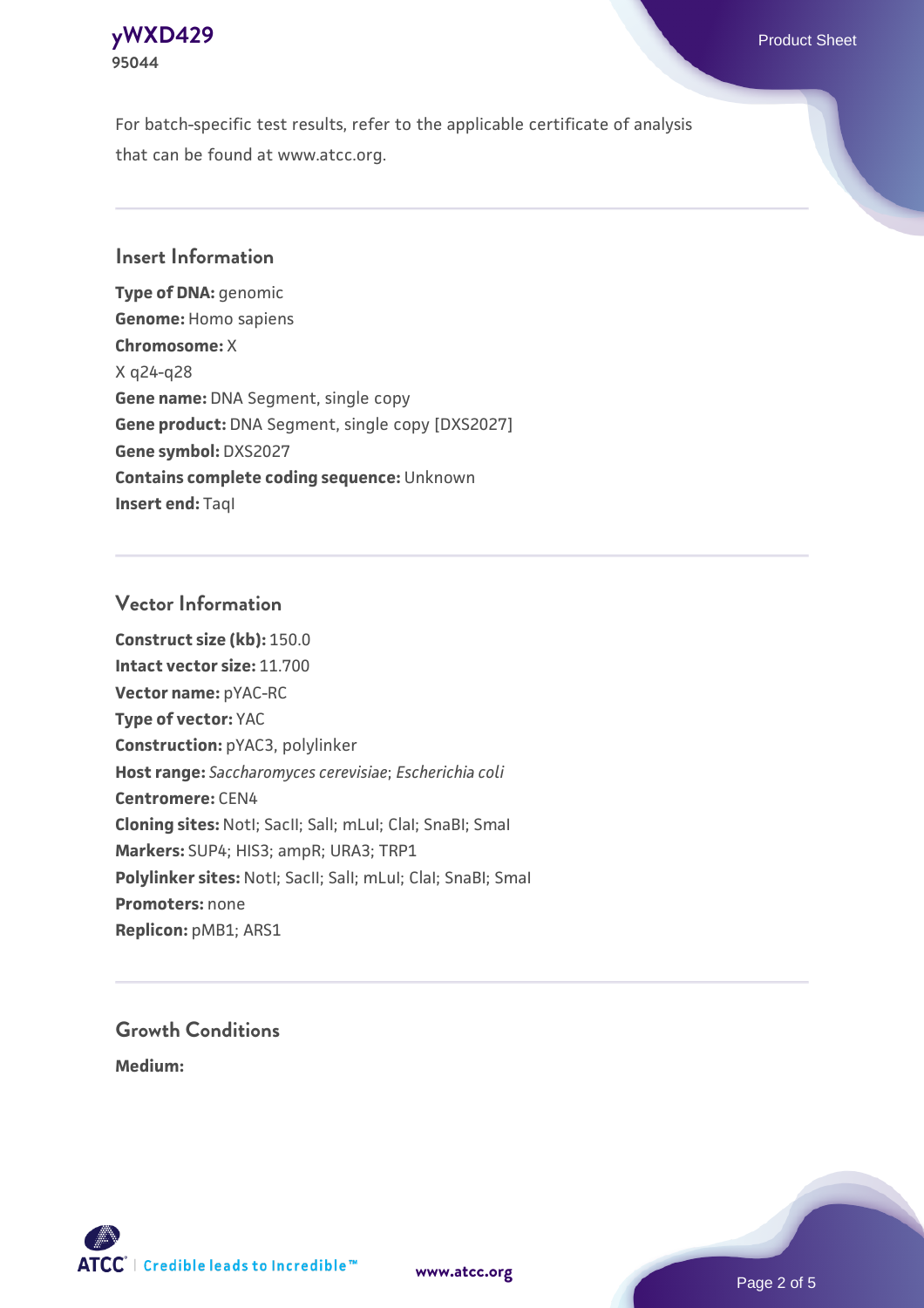**[yWXD429](https://www.atcc.org/products/95044)** Product Sheet **95044**

[ATCC Medium 1245: YEPD](https://www.atcc.org/-/media/product-assets/documents/microbial-media-formulations/1/2/4/5/atcc-medium-1245.pdf?rev=705ca55d1b6f490a808a965d5c072196) **Temperature:** 30°C

#### **Notes**

More information may be available from ATCC (http://www.atcc.org or 703- 365-2620).

#### **Material Citation**

If use of this material results in a scientific publication, please cite the material in the following manner: yWXD429 (ATCC 95044)

#### **References**

References and other information relating to this material are available at www.atcc.org.

#### **Warranty**

The product is provided 'AS IS' and the viability of ATCC® products is warranted for 30 days from the date of shipment, provided that the customer has stored and handled the product according to the information included on the product information sheet, website, and Certificate of Analysis. For living cultures, ATCC lists the media formulation and reagents that have been found to be effective for the product. While other unspecified media and reagents may also produce satisfactory results, a change in the ATCC and/or depositor-recommended protocols may affect the recovery, growth, and/or function of the product. If an alternative medium formulation or reagent is used, the ATCC warranty for viability is no longer



**[www.atcc.org](http://www.atcc.org)**

Page 3 of 5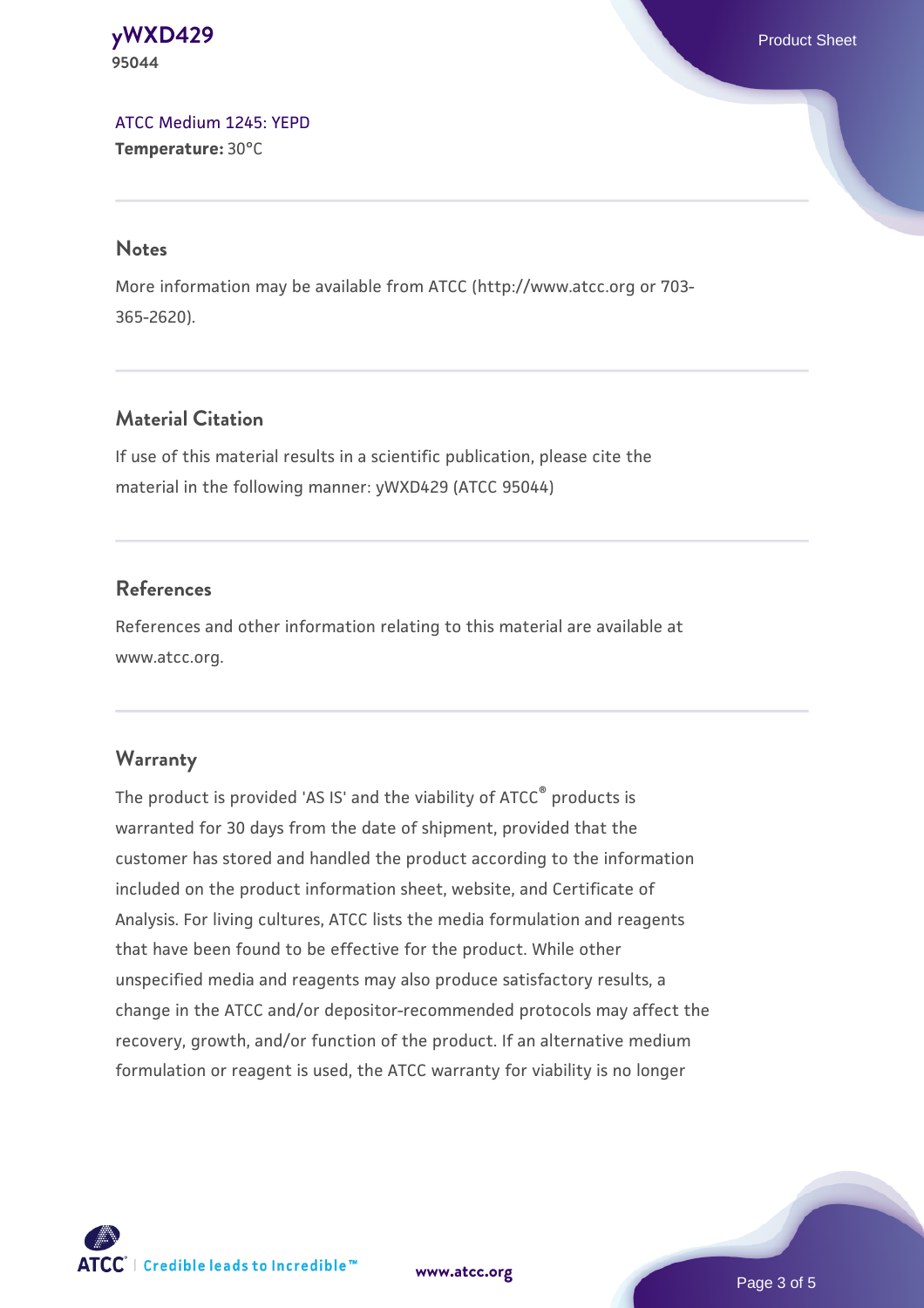**[yWXD429](https://www.atcc.org/products/95044)** Product Sheet **95044**

valid. Except as expressly set forth herein, no other warranties of any kind are provided, express or implied, including, but not limited to, any implied warranties of merchantability, fitness for a particular purpose, manufacture according to cGMP standards, typicality, safety, accuracy, and/or noninfringement.

#### **Disclaimers**

This product is intended for laboratory research use only. It is not intended for any animal or human therapeutic use, any human or animal consumption, or any diagnostic use. Any proposed commercial use is prohibited without a license from ATCC.

While ATCC uses reasonable efforts to include accurate and up-to-date information on this product sheet, ATCC makes no warranties or representations as to its accuracy. Citations from scientific literature and patents are provided for informational purposes only. ATCC does not warrant that such information has been confirmed to be accurate or complete and the customer bears the sole responsibility of confirming the accuracy and completeness of any such information.

This product is sent on the condition that the customer is responsible for and assumes all risk and responsibility in connection with the receipt, handling, storage, disposal, and use of the ATCC product including without limitation taking all appropriate safety and handling precautions to minimize health or environmental risk. As a condition of receiving the material, the customer agrees that any activity undertaken with the ATCC product and any progeny or modifications will be conducted in compliance with all applicable laws, regulations, and guidelines. This product is provided 'AS IS' with no representations or warranties whatsoever except as expressly set forth herein and in no event shall ATCC, its parents, subsidiaries, directors, officers, agents, employees, assigns, successors, and affiliates be liable for indirect, special, incidental, or consequential damages of any kind in connection with or arising out of the customer's use of the product. While reasonable effort is made to ensure authenticity and reliability of materials on deposit, ATCC is not liable for damages arising from the misidentification or



**[www.atcc.org](http://www.atcc.org)**

Page 4 of 5